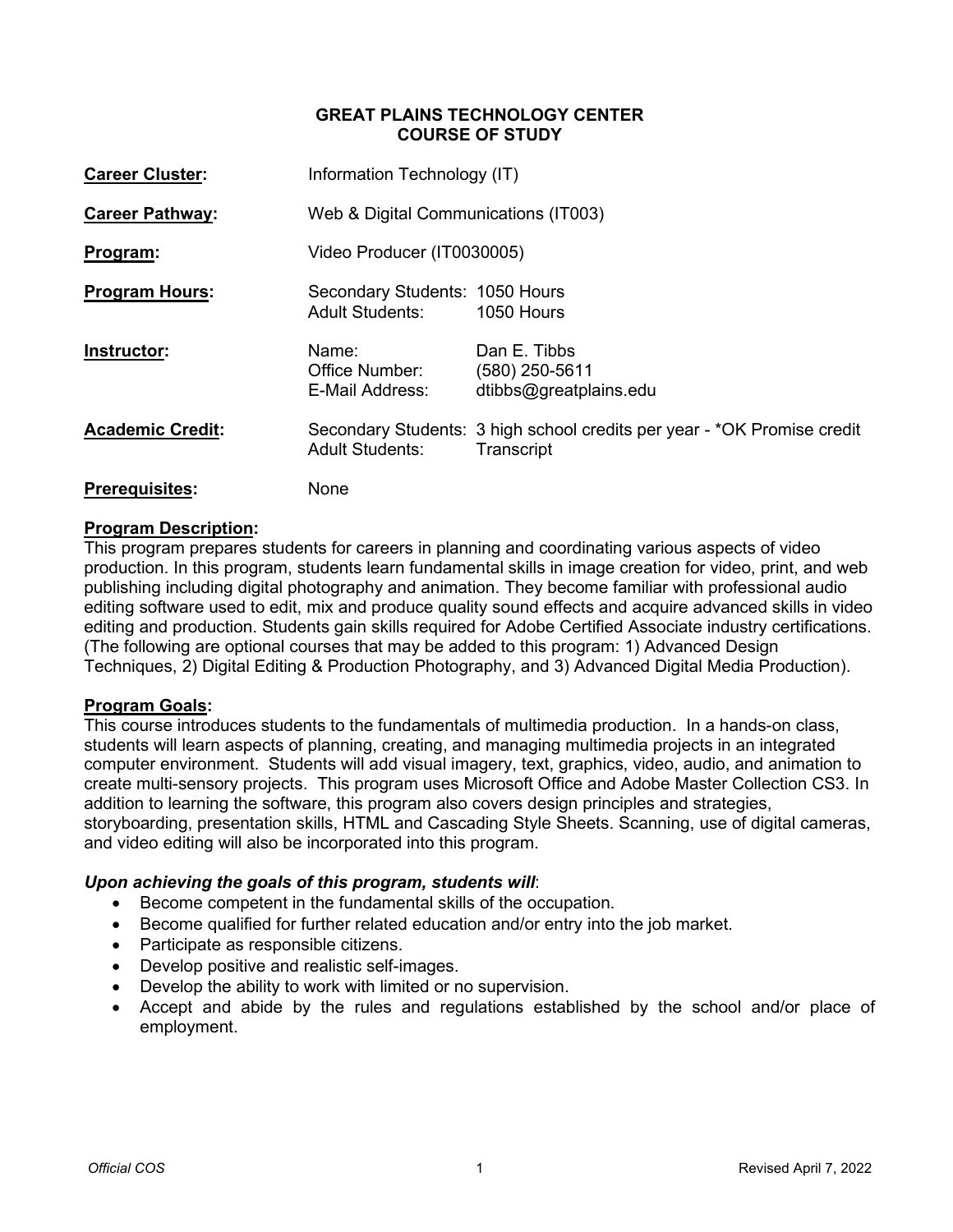## **Related Career Opportunities:**

- Video Editor
- Video Production Assistant
- Camera Operator (Television, Video, and Motion Picture)

## **Program Objectives:**

After successful completion of this program, the student will be able to:

- Understand the terminology and concepts used in the web design, animation, and video editing and production.
- Demonstrate basic to intermediate multimedia planning and design theory.
- Create and modify multimedia projects that require the use of graphics, web, animation, and video.
- Develop leadership skills through the Career Tech Student Organization (CTSO).

## **Program Course Sequence:**

- HS Student and Part-time Adult (Year One): Course Sequence I
- HS Student and Part-time Adult (Year Two): Course Sequence II
- Full-time Adult (Year One): Course Sequence I and II

# **DESCRIPTION OF COURSES SEQUENCE I**

# **Course # Course Name HST HSL ADT ADL BT00182 Fundamentals of Technology (8169\*) 60 60 60 60** This course will provide students with the fundamental concepts, principles, and ideas needed to understand how business is operated and managed in a rapidly changing global environment, which is needed for success in business-related careers. This course also provides job readiness skills and soft skills that are critical for success in any workplace setting. (This course can be substituted with Business and Computer Tech). **BT00128 Multimedia & Image Management Tech. (8150\*) 40 80 40 80** Students will acquire fundamental skills in image creation and management procedures and techniques as they create, revise, optimize, and export graphics for video, print, and web publishing. **BT00129 Digital Media Production 40 80 40 80** Students will prepare for careers in digital communication as they learn to develop personal and professional videos applying appropriate certification and copyright standards.

#### **BT00100 Non-Linear Digital Editing 40 80 40 80** Students will master real-time editing for professional digital video productions.

# **BT00110 Program Capstone – Sequence I 0 45 0 45**

Internships, project-based instruction and teamwork will be utilized to integrate the use of interactive media products across the whole Web design or digital media project life. Students will make final preparations for industry certifications as they master outlined competencies. Students will select from various project options to finalize CD and/or web-based portfolios that highlight skills and certifications. Students may also undertake special projects, cross-train or participate in workplace learning opportunities to enhance skills in accordance with industry demands.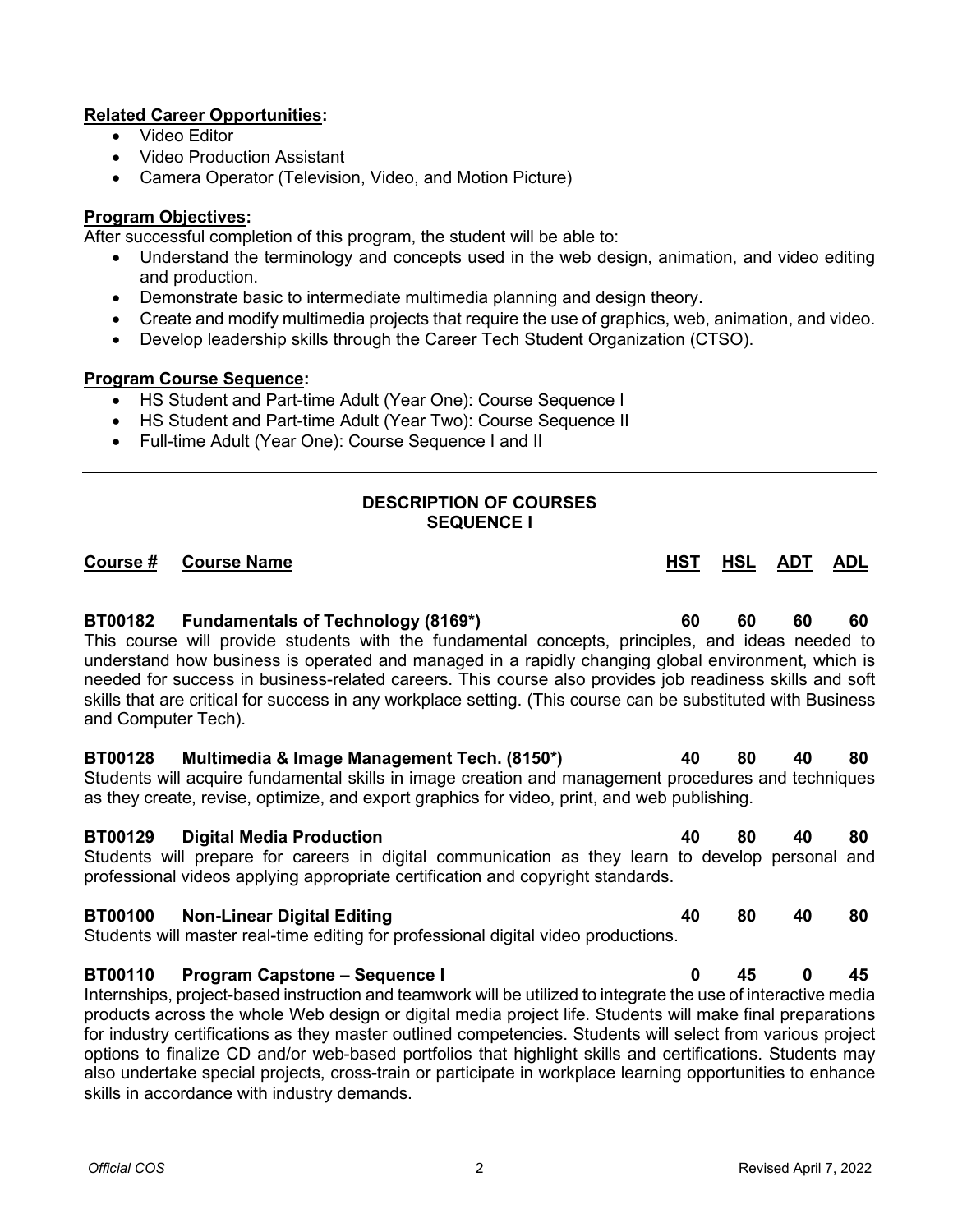| <b>Sequence I Subtotal Hours:</b> |     |     |     | Theory | Lab Total |  |
|-----------------------------------|-----|-----|-----|--------|-----------|--|
| High School Student:              | 180 | 345 | 525 |        |           |  |
| Adult Student:                    | 180 | 345 | 525 |        |           |  |

## **DESCRIPTION OF COURSES SEQUENCE II**

**BT00058 Advanced Digital Video Tools and Techniques 80 40 80 40** Students will be exposed to emerging technology as they utilize digital video equipment and software to enhance productions. Students will generate/package projects for a wide degree of playback compatibility.

#### **BT00060 Broadcast Production 30 90 30 90** Customer service, marketing, project management techniques, and professionalism will be emphasized as students complete video-based projects for broadcast production. Students complete numerous projects that will be included in their portfolios as they acquire skills in advanced video editing and production. (This course is optional, but suggested, for the Video Editor and Video Production Assistant program.)

## **BT00059 Audio Production 80 40 80 40**

Students will become familiar with professional audio editing software that can be used to edit, mix, and produce quality sound effects for video presentations.

# **BT00056 Non-Linear Digital Production (8189) 80 40 80 40**

Students will foster creativity and innovation while designing motion graphics and visual effects that deliver the desired results.

## **BT00110 Program Capstone – Sequence II 0 45 0 45**

Internships, project-based instruction and teamwork will be utilized to integrate the use of interactive media products across the whole Web design or digital media project life. Students will make final preparations for industry certifications as they master outlined competencies. Students will select from various project options to finalize CD and/or web-based portfolios that highlight skills and certifications. Students may also undertake special projects, cross-train or participate in workplace learning opportunities to enhance skills in accordance with industry demands.

| <b>Sequence II Subtotal Hours:</b> | Theory        | Lab | Total |
|------------------------------------|---------------|-----|-------|
| <b>High School Student:</b>        | 270           | 255 | 525   |
| <b>Adult Student:</b>              | 270           | 255 | 525   |
| <b>Program Total:</b>              | <b>Theory</b> | Lab | Total |
| High School Student:*              | 450           | 600 | 1050  |
| <b>Adult Student:</b>              | 450           | 600 | 1050  |

\* High school students may complete this program in an adult enrollment status if necessary. Please see your instructor or counselor for details.

#### **Evaluation Policy:**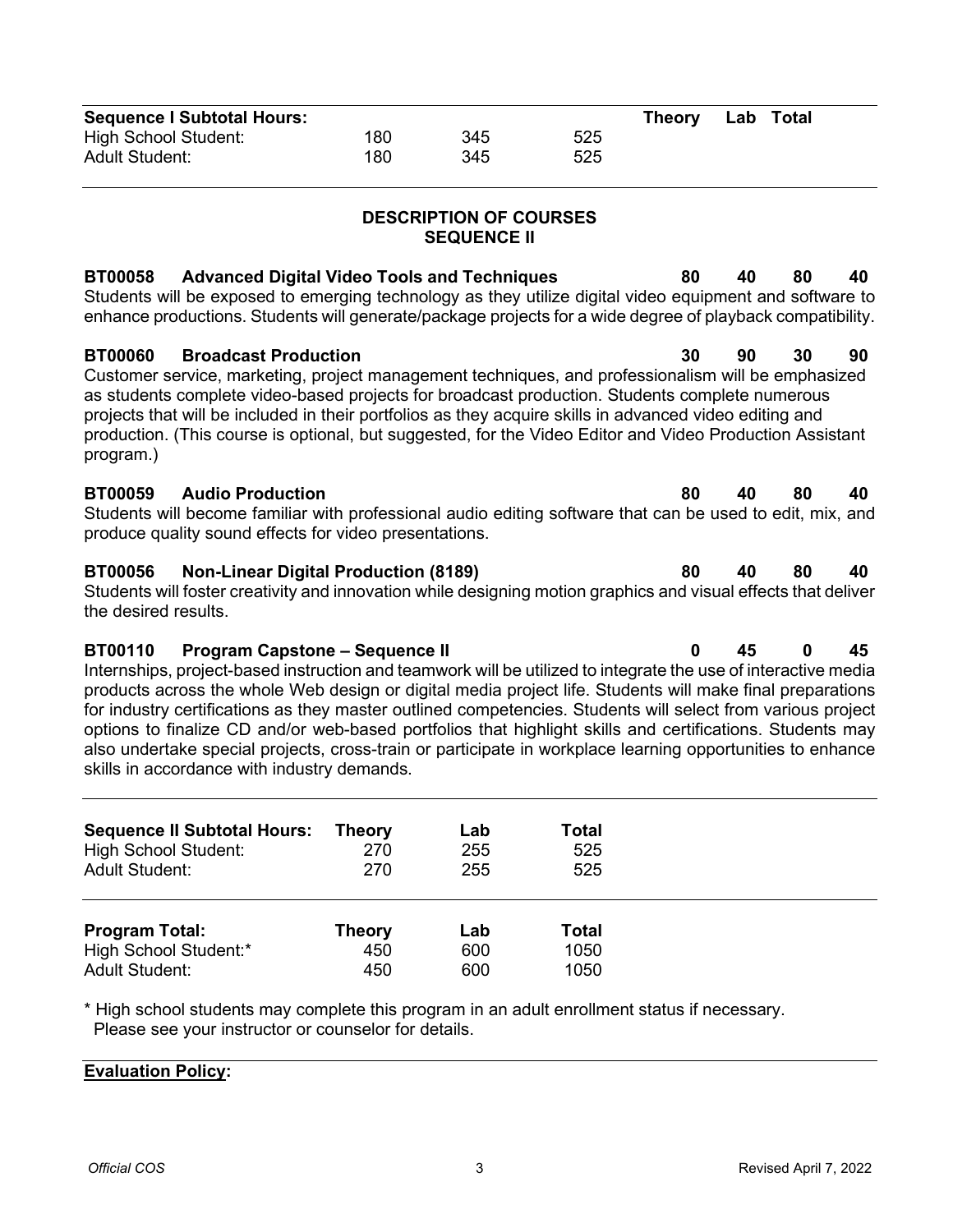## **Employability Grades (100 points per week; 25% of final grade)**

The employability skills grade is based on 20 points per day (which may include: attitude, attendance, safety, punctuality, cooperation, participation, clean-up, class preparation, school/classroom rules, and time management). Points will be deducted if these responsibilities are not met at the instructor's discretion. Students will be allowed to make up unearned employability points for **excused** absences only. Full credit will be given for assignments/tests that have been made up due to excused absences only (see Student Handbook).

## **Performance Grades (50% of final grade)**

- Live projects
- Performance or skill tests
- Homework
- Written Assignments

## **Test Grades (25% of final grade)**

- Test grades will be based on a 100-point scale.
- Test grades include written and/or skills tests.
- A test will be given for each unit of instruction.
- Tests are to be taken as a unit is completed.
- Tests must be completed within allotted time.

## **Final Grade (9 Weeks Period)**

9-weeks grade will be calculated by averaging grades in each category and summing each category according to their assigned weight. Progress reports will be sent to home schools at six and twelve-week intervals each semester as required or requested. Grades are accessible on-line at<http://sonisweb.greatplains.edu/studsect.cfm>

## **Grading Scale:**

The grading scale as adopted by the Board of Education is as follows:

|   | $A = 90 - 100$                         |
|---|----------------------------------------|
|   | $B = 80 - 89$                          |
|   | $C = 70 - 79$                          |
|   | $D = 60 - 69$                          |
|   | $F = Below 60$                         |
|   | $W = Withdrawn$                        |
|   | $I = Incomplete$                       |
| N | = No Grade (Refer to Student Handbook) |

## **Make-Up Work Policy:**

**All Make-Up Work Is The Responsibility Of The Student.** Make-up work will be handled as specified in the Student Handbook. Please be sure to read and understand all student policies, especially make-up of assignments, tests and employability due to absences. Students should always arrange for any makeup work with the instructor as per the Student Handbook. Students should keep track of his or her progress and grades

## **Attendance Policy:**

For specific information related to attendance and tardiness refer to the Student Handbook. Students should keep a written record of their absences and tardiness.

#### **Course Requirements and Expectations:**

The general course requirements and expectations include: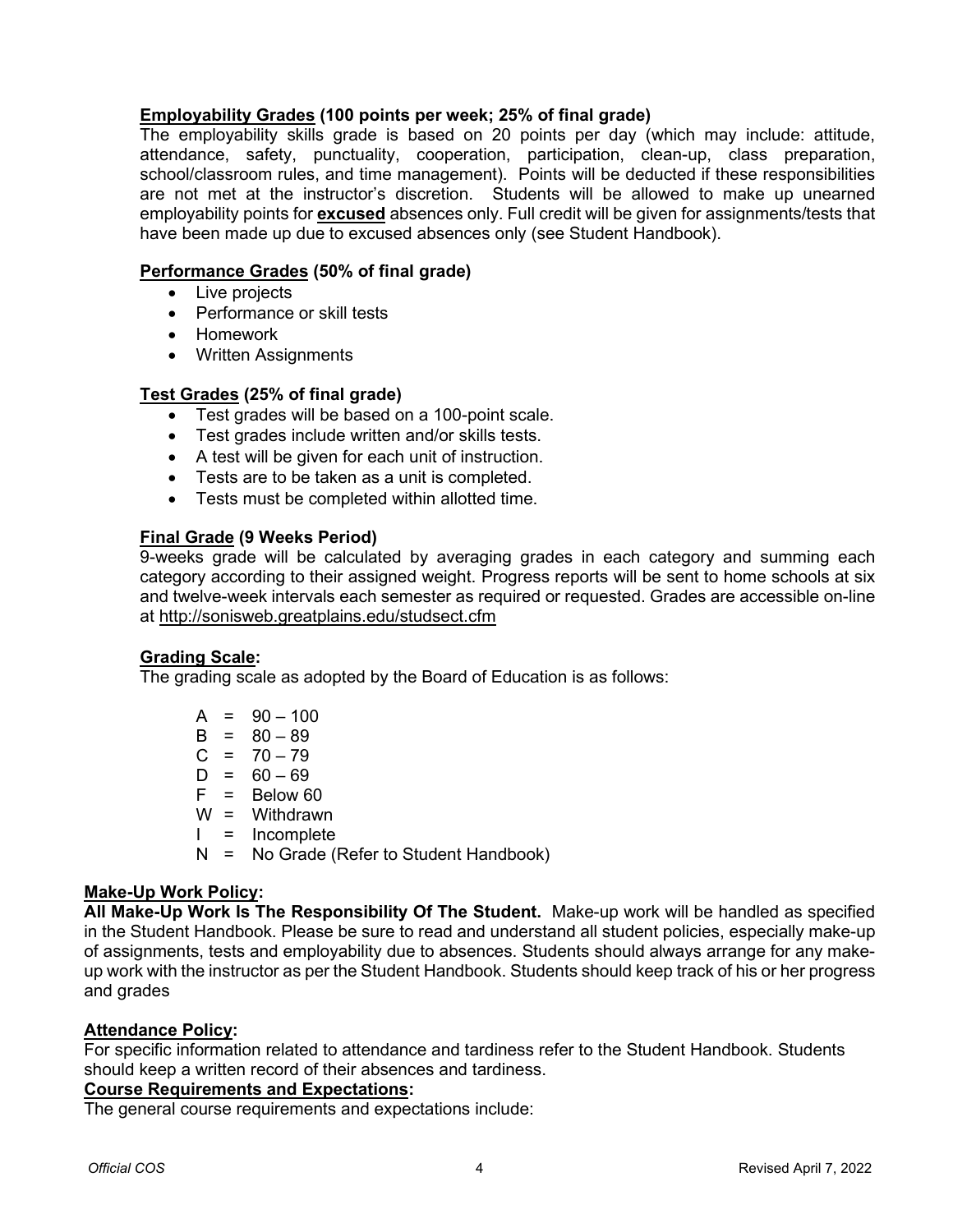- The Video Producer program is part of the Information Technology Cluster at the Great Plains Technology Center. Students are encouraged to continue their training in the additional program offered in Information Technology.
- Teaching methods consist of lecture and practical application, group activities, and assignments.
- Business Professionals of America (BPA) is our student organization. It offers outstanding opportunities for development of leadership and social skills. CTSO membership is part of the curriculum. Therefore, all students are members of BPA and are expected to participate in BPA activities.
- All students must adhere to policies and procedures in the Student Handbook.

#### **Student Behavior Includes:**

- All cell phones must be put on silent and put away while working in class. If I see it or hear it, it will put the student in offensive to this rule.
- Students must wear their GPTECH ID in the proper place every day.
- Clothing must adhere to the Handbook. No explicit or offensive language, images or meanings. No tight or revealing clothing. Undergarments are not to be seen. Students must wear closed toed shoes at all times. No hats or head coverings are to be worn in class.
- There is no food or drink allowed in the classroom at any time. All snacks from break will be consumed or disposed of before entering class.
- No offensive language, curse words or negative putdowns are allowed at any time.
- Do not download or install any programs onto your computers. Internet usage should comply with the Internet Usage Agreement. Headphones should be worn when using computer sound. One ear should be uncovered or the audio low enough to hear Instructor address the class.

*NOTE: For additional information or questions regarding the GPTC School policies and procedures, please refer to the Student Handbook and/or the Instructor.*

#### **Industry Alignments:**

• Adobe Certified Associate

#### **Certification Outcomes:**

**Tier 1** – Certifications Recognized, Administered and/or Endorsed by Industry

- Certiport: Adobe Certified Associate: Video Communications Using Adobe Premiere (0995)
- Adobe Certified Expert: After Effects (4252)
- Adobe Certified Expert: Premiere (4259)
- Visual Design using Adobe Photoshop CC
- Digital Video using Adobe Premiere Pro CC
- Visual Effects & Motion Graphics using Adobe After Effects CC

#### **Tier 2** – Certifications Endorsed by Industry Organizations

- ODCTE: Editor (0601)
- ODCTE: Producer (0604)
- ODCTE: Production Assistant (0603)